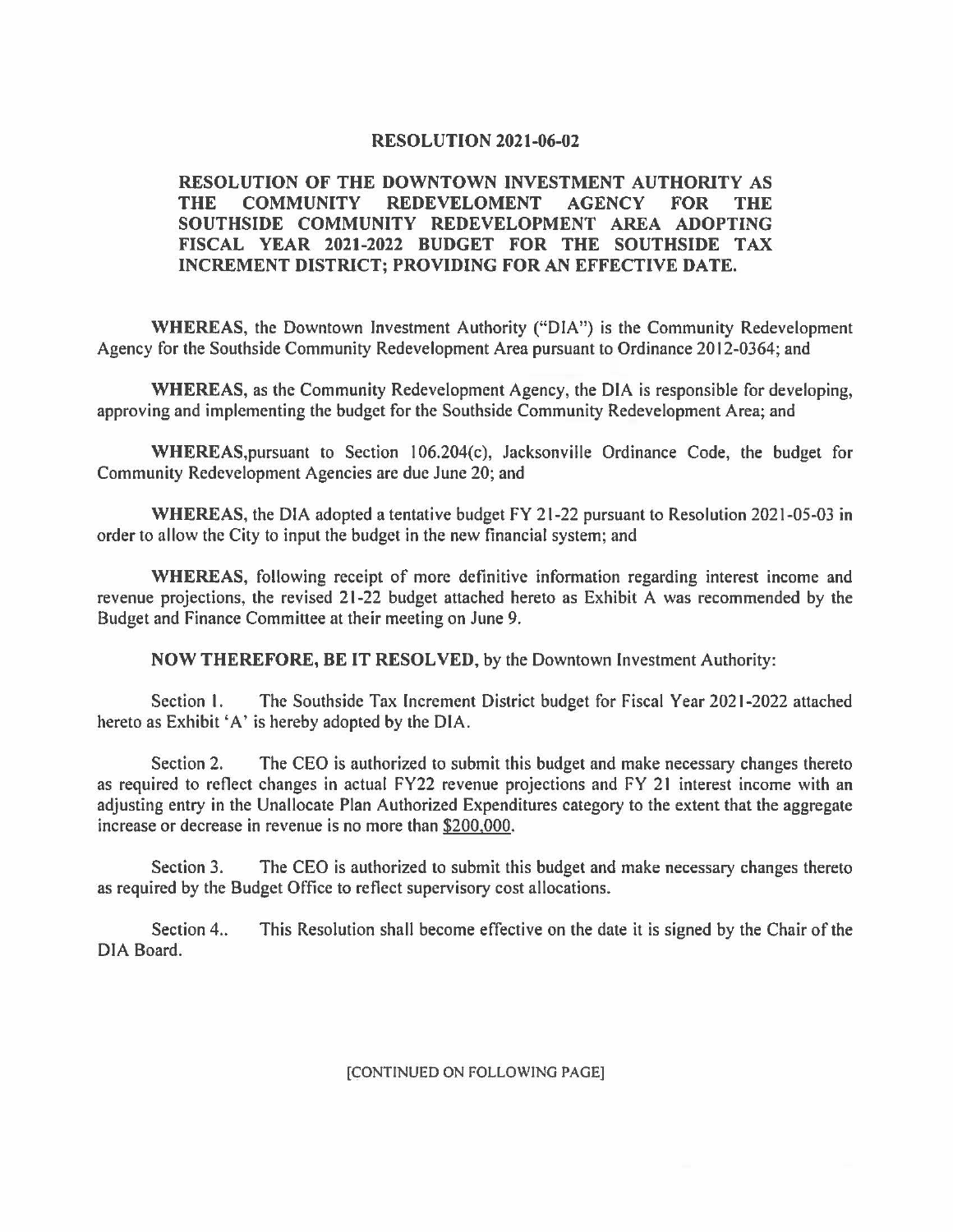**RESOLUTION 2021-06-02** PAGE 2 OF 2

WITNESS:

DOWNTOWN INVESTMENT AUTHORITY

Ron Moody, *Chairman* 

 $\sqrt{21}$ 

Date

VOTE: In Favor:  $\frac{7}{100}$  Opposed:  $\frac{8}{100}$  Abstained:  $\frac{8}{100}$